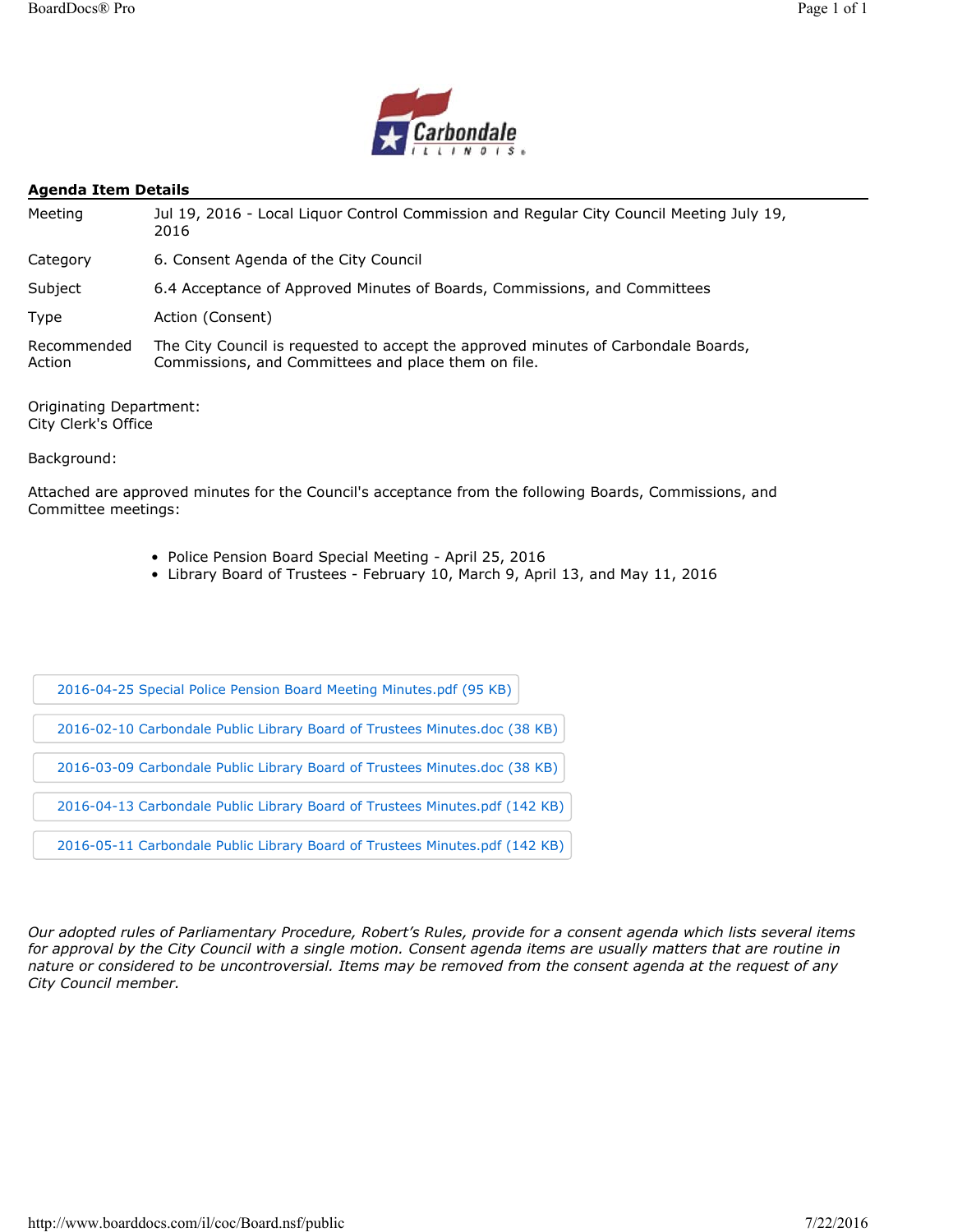

# **B POLICE PENSION BOARD April 25th, 2016 at 1:30 pm. Carbondale Civic Center Room 103 Special Meeting Minutes**

### **1. Call to Order / Roll Call**

The City of Carbondale Police Pension Board of Trustees held a special meeting on Tuesday, April 25th, 2016, at the Carbondale Civic Center, Room 103, 200 South Illinois Avenue for the purpose of an administrative hearing for annual disability review regarding Jeffrey Vaughn. Mark Goddard called the meeting to order at about 1330 hours.

### **Roll Call**

Present: Don Priddy, Mark Goddard, Tony Williams, and Don Ursini.

Absent: Paul Echols

### **Acknowledgement of Guests**

Also present were Finance Director Jeff Davis, Senior Accountant Becky Applegate, presenting attorney Scott Hendricks, Jeff Vaughn, Tammy Vaughn, Vaughn attorney Mike Maurizio, and Pension Board Attorney Dennis Orsey.

### **2. Public Comments**

No public comments were made.

### **3. Minutes**

None available for approval.

### **4. Bills**

A bill due to Arthur Gallagher and Associates in the amount of \$2,668 for fiduciary liability insurance was presented for payment.

MOTION: Ursini moved, Priddy seconded, to pay the bill to Arthur Gallagher and Associates in the amount of \$2,668. ROLL CALL VOTE: Ayes: D. Priddy, M. Goddard, D. Ursini, and T. Williams. Nays: None. Motion declared carried.

### **5. Special Setting: Administrative Hearing for the annual disability review regarding Jeffrey Vaughn**.

A hearing was held in which case presenting attorney Hendricks presented information relative to Jeffrey Vaughn's disability, including a number of exhibits previously provided to board members, beginning at about 1345 hours. Attorney Maurizio also presented information to the board, including live testimony from Jeffrey and Tammy Vaughn. Closing arguments were made, followed by a break at about 1620 hours. A transcript of the meeting was prepared by Southern Reporting.

### **6. Executive Session Pursuant to 5 ILCS 120/2 {c} (4).**

At about 1629 hours, the hearing resumed, at which time Priddy made a motion for the board to go to executive session pursuant to 5 ILCS 120/2 {c} (4) to deliberate the annual disability review hearing of Jeffrey Vaughn. Ursini seconded the motion. The motion carried, and the executive session began at about 1629 hours. The session was audio recorded and secured by Williams.

### **7) Adjournment/Next Meeting Date**

At about 1914 hours the board returned to open session. Attorney Orsey summarized that the board was unable to reach a decision that would be supported by a majority (3/4) vote. Therefore, Jeffrey Vaughn's disability would remain in place as is, pending a new annual review. A formal written decision would be presented by attorney Orsey as soon as it was complete. The next regularly scheduled board meeting is scheduled for 05/17/16 at 1330 hours. Williams motioned to adjourn the meeting. Ursini seconded. Meeting adjourned at about 1916 hours.

Respectfully Submitted, Anthony Williams Carbondale Police Pension Board Secretary AW/clc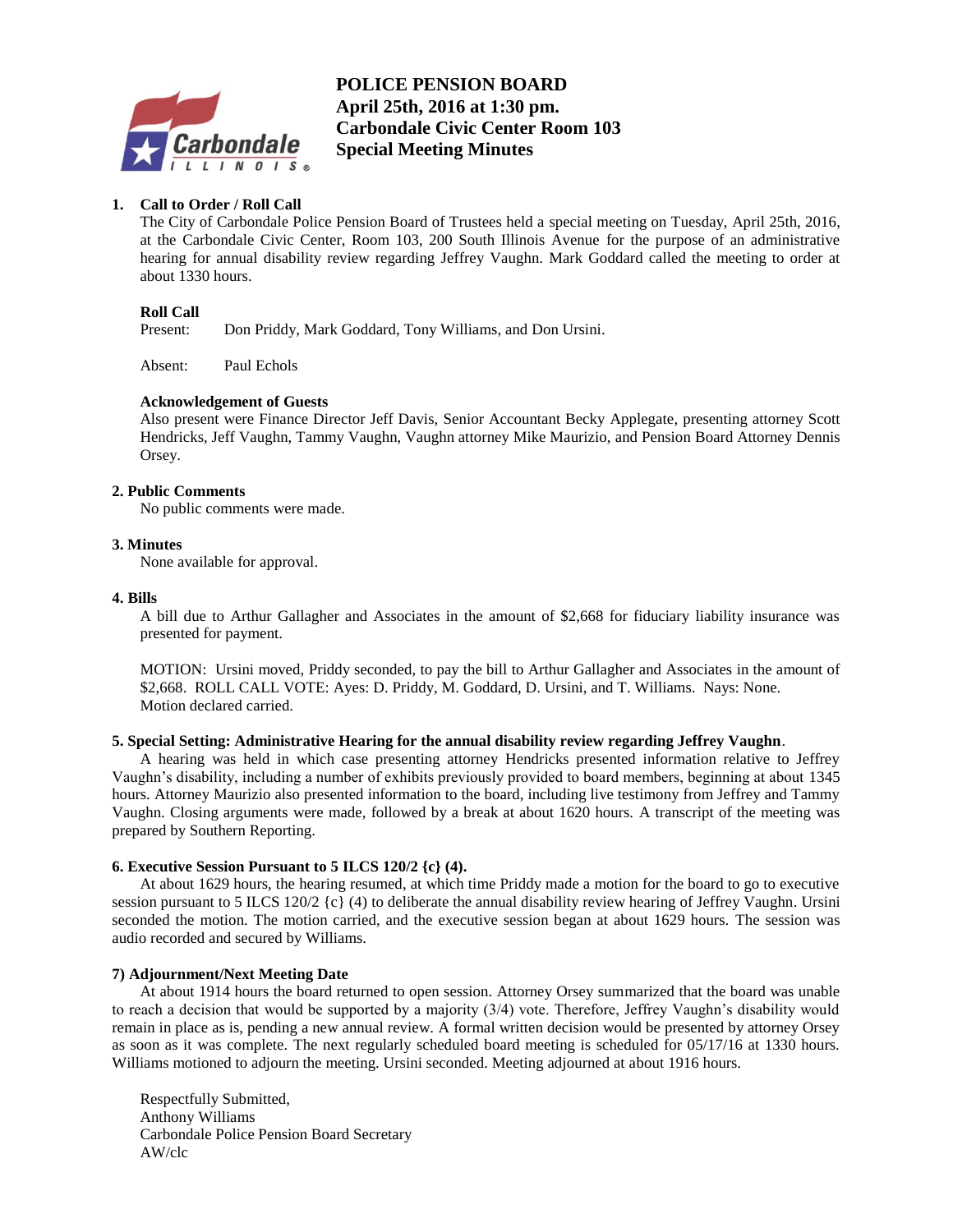Wednesday, February 10, 2016 Meeting Room 4:30 p.m. 405 West Main St.

### **MINUTES**

# **Call to order.**

Called to order at 4:30 p.m.

## **Roll call.**

Introductions, audience and visitors. Visitors are asked to introduce themselves at this time and present any issues they wish to discuss. Visitors wishing to address specific agenda items will be granted two to five minutes at the discretion of the President, not to exceed a total of twenty minutes. The Library Board may cut short any comments that are irrelevant, repetitious, or disruptive. (Id. at 1425-26).

## **Present.**

Philip Brown, President (1) Barbara Levine, Vice President (2) Joyce Hayes, Secretary Julian Pei (3) (1 of 3 absences excused by Board President in accordance with by-laws.) Roland Person (2) Don Prosser, Treasurer (2) Harriet Simon (1) (1 of 1 absences excused by Board President in accordance with by-laws.)

## **Absent.**

Sharifa Stewart (3) Susan Tulis (1)

The number following the Trustee's name indicates the number of absences this fiscal year.

### **Staff present.**

Diana Brawley Sussman, Library Director Gwen Hall Grosshenrich, Finance Manager

**Visitors present.**  Two students.

**President's report.**  None.

## **Secretary's report.**

1. Approval of the January 13, 2016 minutes. Roland Person moved to approve minutes. Harriet Simon seconded. MOTION passed unanimously.

# **Correspondence and communications.**

None.

### **Financial report.**

1. Approval of bills payable up to and including bills due February 16, 2016 to March 15, 2016. Gwen Hall Grosshenrich reported a lot of spending on books in preparation for the end of the fiscal year. Online subscription fees due. Don Prosser made a motion to pay bills. Roland Person seconded. MOTION passed unanimously.

2. Approval of FY2017 budget. Library Director presented minor adjustments from preliminary budget to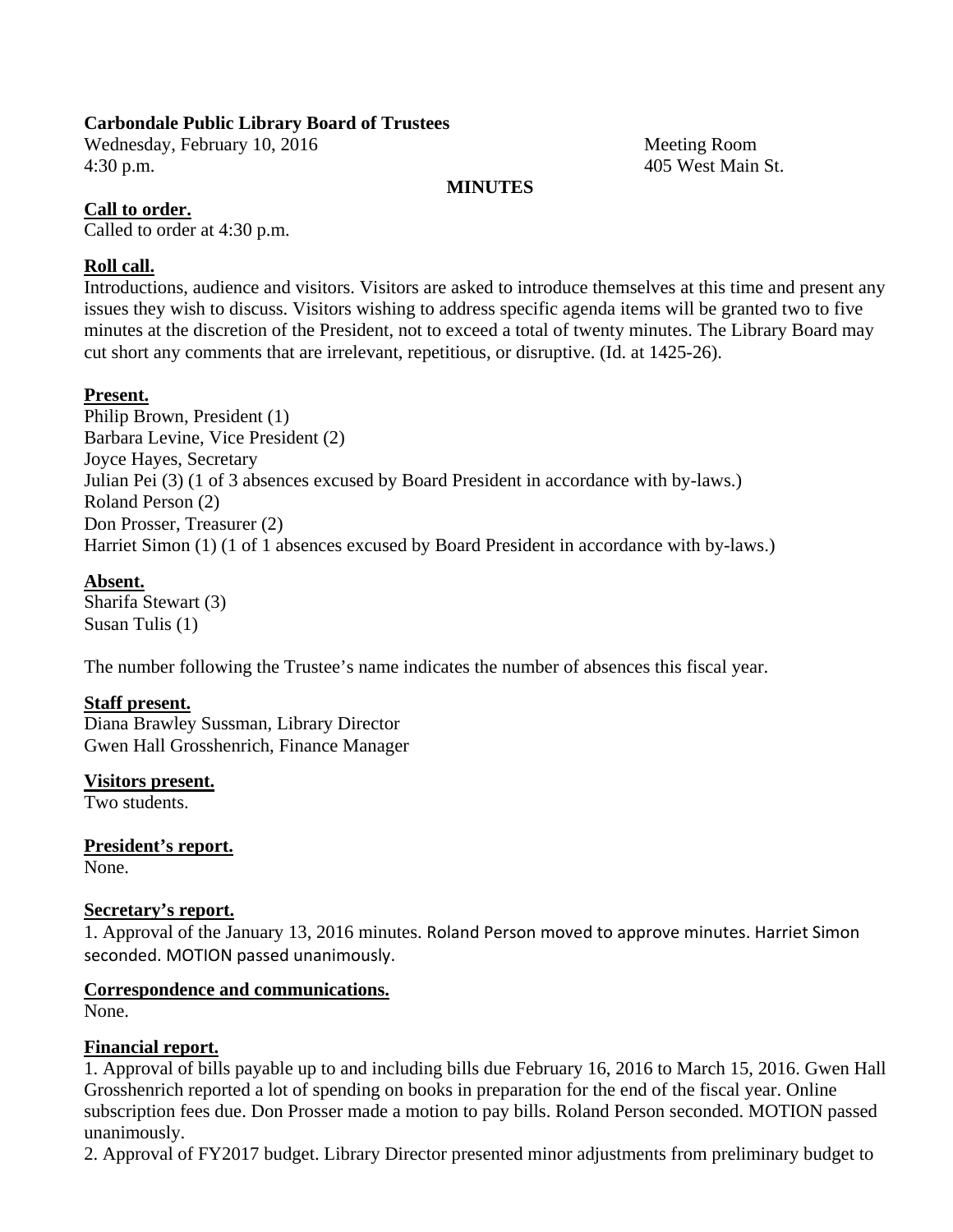final, and narrative report. Roland Person moved to approve the FY17 budget. Joyce Hayes seconded. MOTION passed unanimously.

3. Acceptance of the financial report for January 2016. Gwen Hall has been discussing the receivables account with the city. Board discussed increasing the promotion of the Schnucks escrip fundraising program. Don Prosser moved to accept the financial report. Julian Pei seconded. MOTION passed unanimously.

# **Librarian's report.**

1. Building and grounds maintenance. The Japanese Garden was severely vandalized overnight on January 27/28. A police report was filed and we are working with the Evergreen Garden Club and mason Philip Harville to repair the garden and its retaining wall.

We are examining options to replace the deteriorating south wall of the Brush building. We could put excess revenue from prior fiscal years toward this project.

2. Other. Our social work intern Shannon Butler now has a caseload of over 60 clients. Paul Brinker at the SIU School of Social Work has selected a second intern to work under Shannon's tutelage, and to continue the program into the summer semester, reducing the potential gap in service. The Library Director has never seen more interest in a program from the community and the press. We've been contacted by the Phoenix Public Library for advice, as they are developing a similar program.

The Director noted that Adult Program Coordinator Wendy Schoof has done an excellent job of setting up programs, particularly art programs, for February.

# **Committee reports.**

# **Unfinished business.**

Roland Person made a motion to move \$51,826 from checking to the building account in IL Funds. Harriet Simon seconded. This is the remaining unspent revenue from FY15. MOTION passed unanimously.

# **New business.**

# **Other.**

# **Adjournment.**

Adjourned at 5:13 p.m.

Next Board Meetings for 2016 (all in Public Library meeting room, 4:30 p.m., second Wednesday of each month): March 9; April 13, May 11; June 8; July 13; August 10; September 14; October 12; November 9; December 14.

# **Respectfully submitted:**

Joyce Hayes, Secretary **Prepared by:** Diana Brawley Sussman, Library Director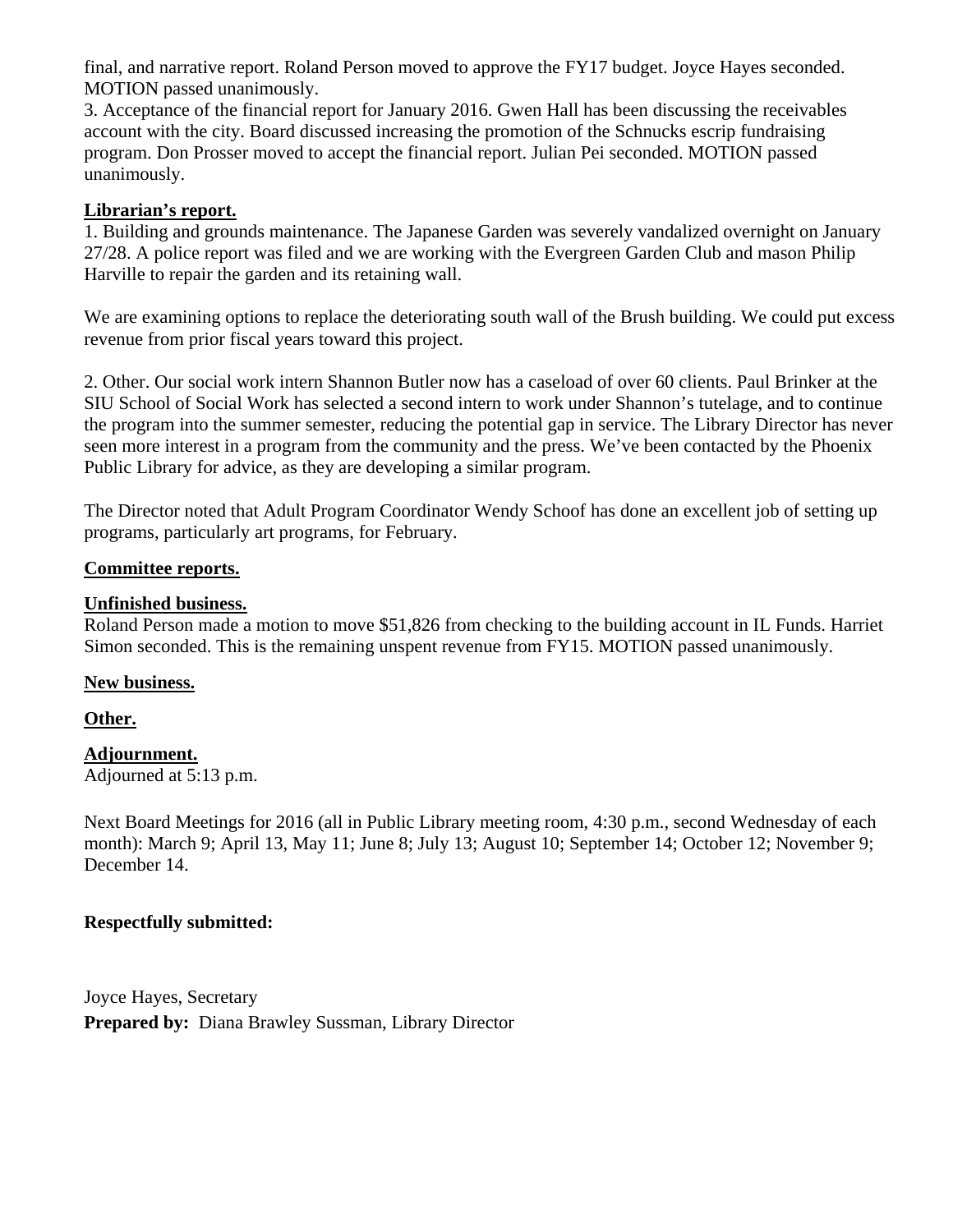Wednesday, March 9, 2016 Meeting Room 4:30 p.m. 405 West Main St.

### **MINUTES**

## **Call to order.**

Called to order at 4:30 p.m.

### **Roll call.**

Introductions, audience and visitors. Visitors are asked to introduce themselves at this time and present any issues they wish to discuss. Visitors wishing to address specific agenda items will be granted two to five minutes at the discretion of the President, not to exceed a total of twenty minutes. The Library Board may cut short any comments that are irrelevant, repetitious, or disruptive. (Id. at 1425-26).

## **Present.**

Philip Brown, President (1) Barbara Levine, Vice President (2) Joyce Hayes, Secretary Julian Pei (3) (1 of 3 absences excused by Board President in accordance with by-laws.) Roland Person (2) Don Prosser, Treasurer (2) Harriet Simon (1) (1 of 1 absences excused by Board President in accordance with by-laws.) Sharifa Stewart (3) Susan Tulis (1)

# **Absent.**

None. The number following the Trustee's name indicates the number of absences this fiscal year.

# **Staff present.**

Diana Brawley Sussman, Library Director Gwen Hall Grosshenrich, Finance Manager

**Visitors present.** 

One student.

**President's report.**  None.

### **Secretary's report.**

1. Approval of the February 10, 2016 minutes. Barbara Levine moved to approve the minutes. Susan Tulis seconded. MOTION passed unanimously.

### **Correspondence and communications.**

The Library Director shared a greeting card sent on behalf of the Race Unity Group thanking the library for its leadership on the Racial Taboo program.

### **Financial report.**

1. Approval of bills payable up to and including bills due March 16, 2016 to April 15, 2016. Gwen Hall Grosshenrich reviewed the bills, such as the Japanese Garden repair expenses (covered by donations), replacement of time clock software, new carts, and many books. Roland Person moved to approve payment of the bills. Joyce Hayes seconded. MOTION passed unanimously.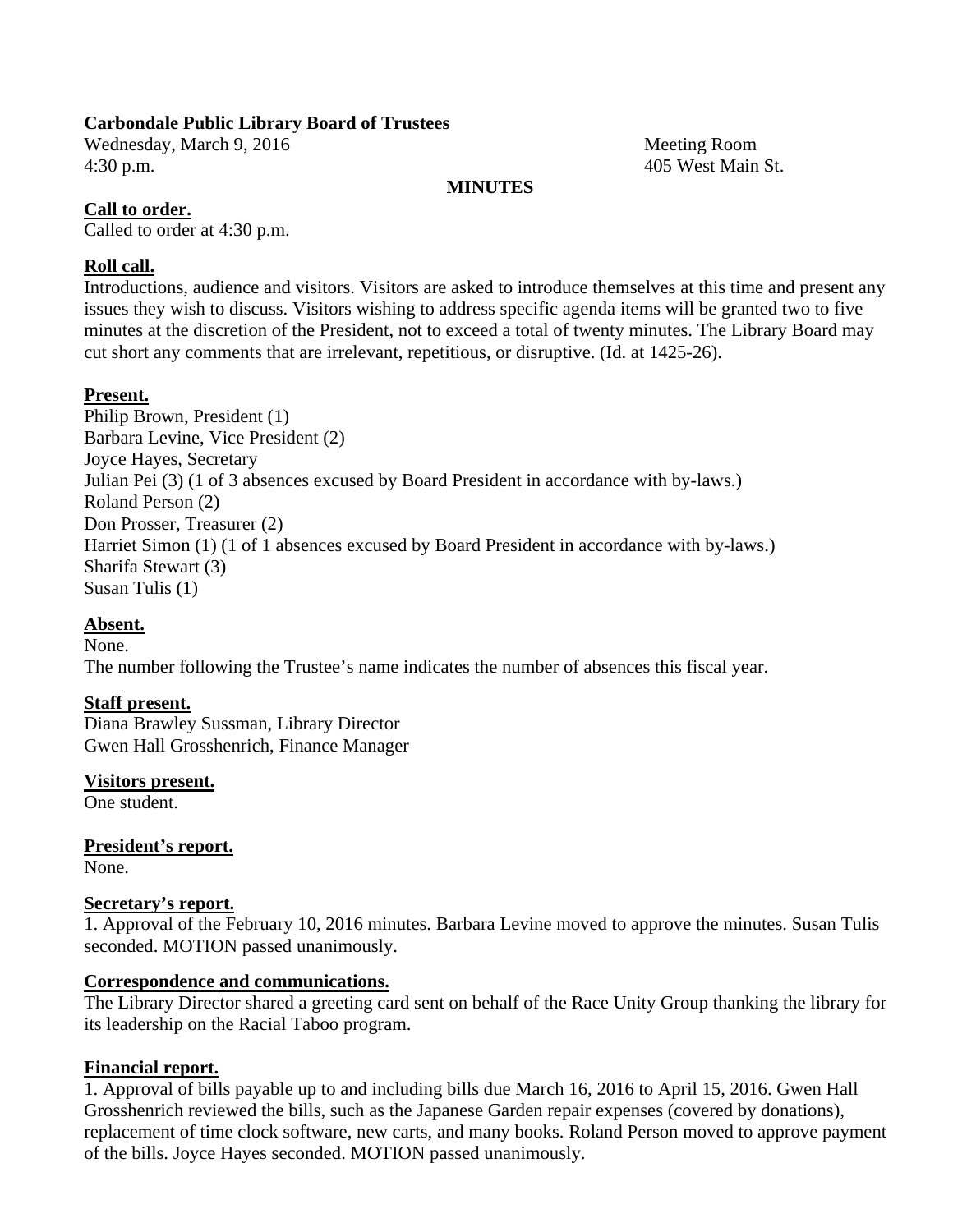2. Acceptance of the financial report for February 2016.

Gwen explained that the city finance department advised us to expense past unrealized revenue as an "other expense," which she labeled as "prior period adjustment." It is an expense that does not actually exist. It is not money that was spent. The auditors will most likely change this to an actual prior period adjustment. Julian Pei moved to accept the financial report. Harriet Simon seconded. MOTION passed unanimously.

# **Librarian's report.**

1. Building and grounds maintenance. A fundraiser to repair the Japanese Garden has brought in over \$6,000. This includes online donations through Go Fund Me, Friends donations, donations from many individuals, and a \$3,000 donation from an anonymous SIU alum. Heartened by the community's response, the Evergreen Garden Club is working with Greenridge Landscaping to expand the Japanese Garden. Greenridge is donating some of the labor, and selling wholesale plants and trees for the project. Through generous volunteer efforts and donations, misfortune has been transformed into opportunity.

Several maintenance issues are being addressed as we conclude the fiscal year. The meeting room walls are moisture damaged, so we've ordered re-caulking of affected cap stones along the roof and replacement and painting of damaged drywall (\$6,245).

The director has mapped out new and existing Internet connection points in preparation for updated Internet cabling to improve connectivity and allow for the addition of more Internet computers for the public. E-rate paperwork is being submitted to cover 80% of project expenses.

Concerning the replacement of the south wall of the Brush building with a curtain wall, Don Prosser moved that the board authorize the librarian to proceed with engaging an architect. Susan Tulis seconded. The board prefers that the architect charge for finite hours or a percentage of the total contract, rather than on an ongoing hourly basis, so that they may accurately anticipate expenses. The director will find out what the cost, scope of the project and hours/percentage fee might be.

2. April 5<sup>th</sup> budget hearing. The Library Director will be out of town at the PLA conference. Finance Manager Gwen Hall Grosshenrich will attend the hearing in case there are questions regarding the library's budget. Don Prosser explained that the library board has authority over the library's levy and budget, although the hearings are done at city council meetings.

# **Committee reports.**

None.

# **Unfinished business.**  None.

**New business.**  None.

# **Other.**

None.

# **Adjournment.**

Adjourned at 5:47 p.m.

Next Board Meetings for 2016 (all in Public Library meeting room, 4:30 p.m., second Wednesday of each month): April 13, May 11; June 8; July 13; August 10; September 14; October 12; November 9; December 14.

# **Respectfully submitted:**

Joyce Hayes, Secretary **Prepared by:** Diana Brawley Sussman, Library Director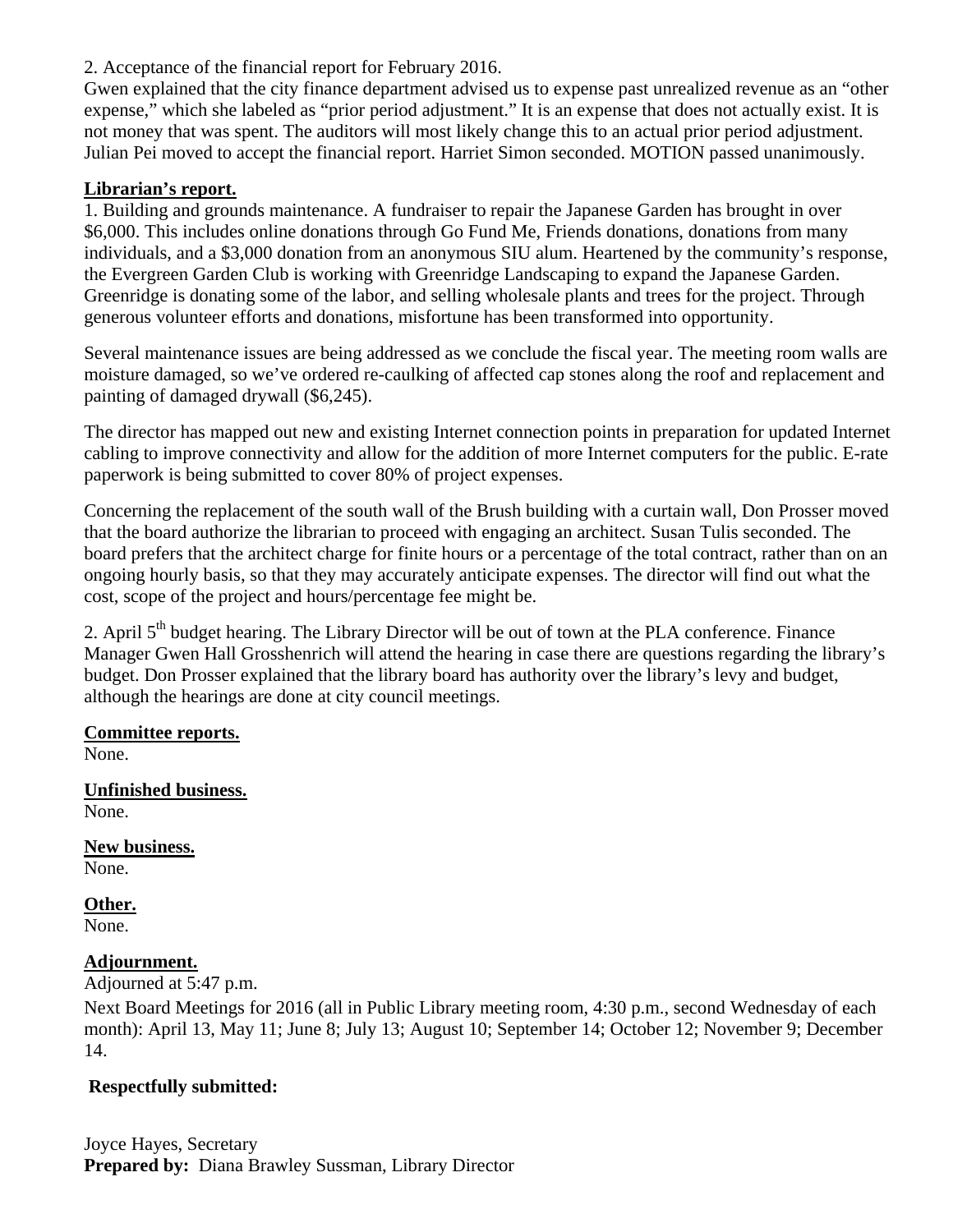Wednesday, April 13, 2016 Meeting Room 4:30 p.m. 405 West Main St.

### **MINUTES**

### **Call to order.**

Called to order at 4:30 p.m.

# **Roll call.**

Introductions, audience and visitors. Visitors are asked to introduce themselves at this time and present any issues they wish to discuss. Visitors wishing to address specific agenda items will be granted two to five minutes at the discretion of the President, not to exceed a total of twenty minutes. The Library Board may cut short any comments that are irrelevant, repetitious, or disruptive. (Id. at 1425-26).

## **Present.**

Philip Brown, President (1) Barbara Levine, Vice President (2) Joyce Hayes, Secretary Julian Pei (3) (1 of 3 absences excused by Board President in accordance with by-laws.) Roland Person (2) Don Prosser, Treasurer (2) Harriet Simon (1) (1 of 1 absences excused by Board President in accordance with by-laws.) Sharifa Stewart (3) Susan Tulis (1)

# **Absent.**

None. The number following the Trustee's name indicates the number of absences this fiscal year.

# **Staff present.**

Diana Brawley Sussman, Library Director Gwen Hall Grosshenrich, Finance Manager

**Visitors present.**

Three students.

**President's report.** None.

### **Secretary's report.**

1. Approval of the March 9, 2016 minutes. Roland Person moved to approve the minutes. Barbara Levine seconded. MOTION passed unanimously.

### **Correspondence and communications.**

Per Capita Grant award letter came. The annual grant will be awarded for the coming fiscal year, but with a \$12,411 reduction.

### **Financial report.**

1. Approval of bills payable up to and including bills due April 16, 2016 to May 15, 2016. Philip Brown moved to pay bills. Harriet Simon seconded. MOTION passed unanimously. 2. Set Finance Committee meeting near end of April: April 27, 2016 at 4:00 p.m.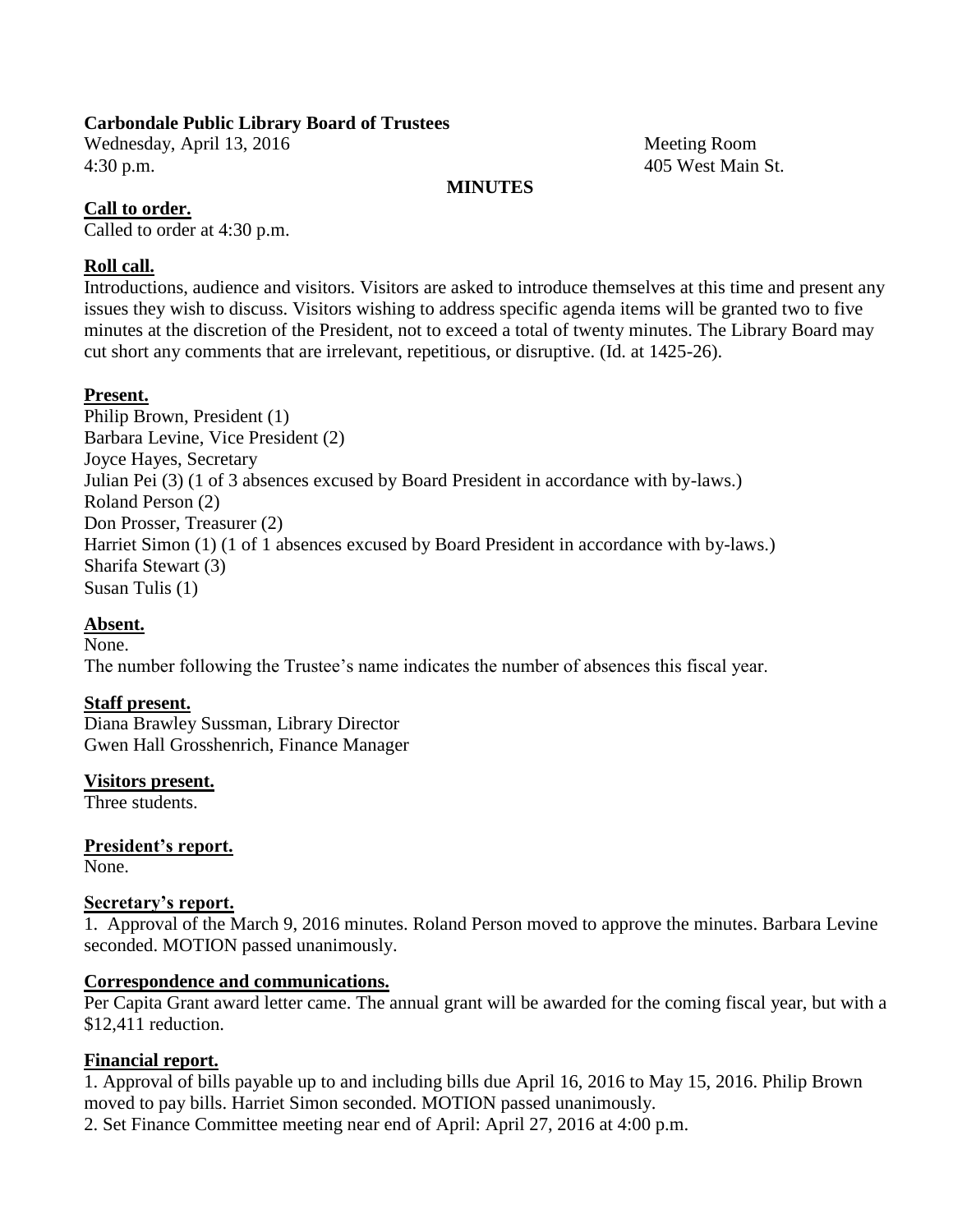3. Julian Pei moved to authorize the finance committee to approve all bills to be paid by the last day of the fiscal year, not to exceed budgetary authority. Barbara Levine seconded. MOTION passed unanimously. 4. Acceptance of the financial report for February 2016. Discussed end of fiscal year carry over to put toward construction expenditures. Received second Go Fund Me check for Japanese Garden. Received replacement tax distribution. Roland Person moved to accept the financial report. Susan Tulis seconded. MOTION passed unanimously.

# **Librarian's report.**

1. Building and grounds maintenance. Roland Person moved to declare an emergency to deal with the mold issue in the meeting room. Susan Tulis seconded. MOTION passed unanimously.

Don Prosser made a motion to authorize the library director to spend up to \$30,000 on the meeting room emergency. Philip Brown seconded. MOTION passed unanimously.

The board instructed the Director to find someone to do mold testing, other than the company that would do remediation in order to avoid any conflict of interest. The Director will ask for an architect's recommendation and will consult with board member Julian Pei on this issue.

2. Architectural work for Brush building. Discussed briefly. Action tabled.

3. Reviewed April  $5<sup>th</sup>$  budget hearing.

4. Compensation and appreciation for social work interns. Philip Brown moved to authorize a \$300 honorarium per semester of service for social work interns, retroactive to include the Fall 2015 internship. Roland Person seconded. MOTION passed unanimously.

5. IHLS 2016 Board Elections discussed.

6. Other. The Director discussed the Public Library Association Conference.

# **Committee reports.**

None.

**Unfinished business.** None.

**New business.** None.

# **Other.**

Harriet Simon reported that the Friends' Book Sale earned at least \$3,700 in sales, in addition to memberships. There will be a speaker, Mark Wagner, speaking about the historic Crenshaw House at the Friends' annual meeting on April 21<sup>st</sup>.

# **Adjournment.**

Adjourned at 6:00p.m.

Next Board Meetings for 2016 (all in Public Library meeting room, 4:30 p.m., second Wednesday of each month): May 11; June 8; July 13; August 10; September 14; October 12; November 9; December 14.

# **Respectfully submitted:**

Joyce Hayes, Secretary **Prepared by:** Diana Brawley Sussman, Library Director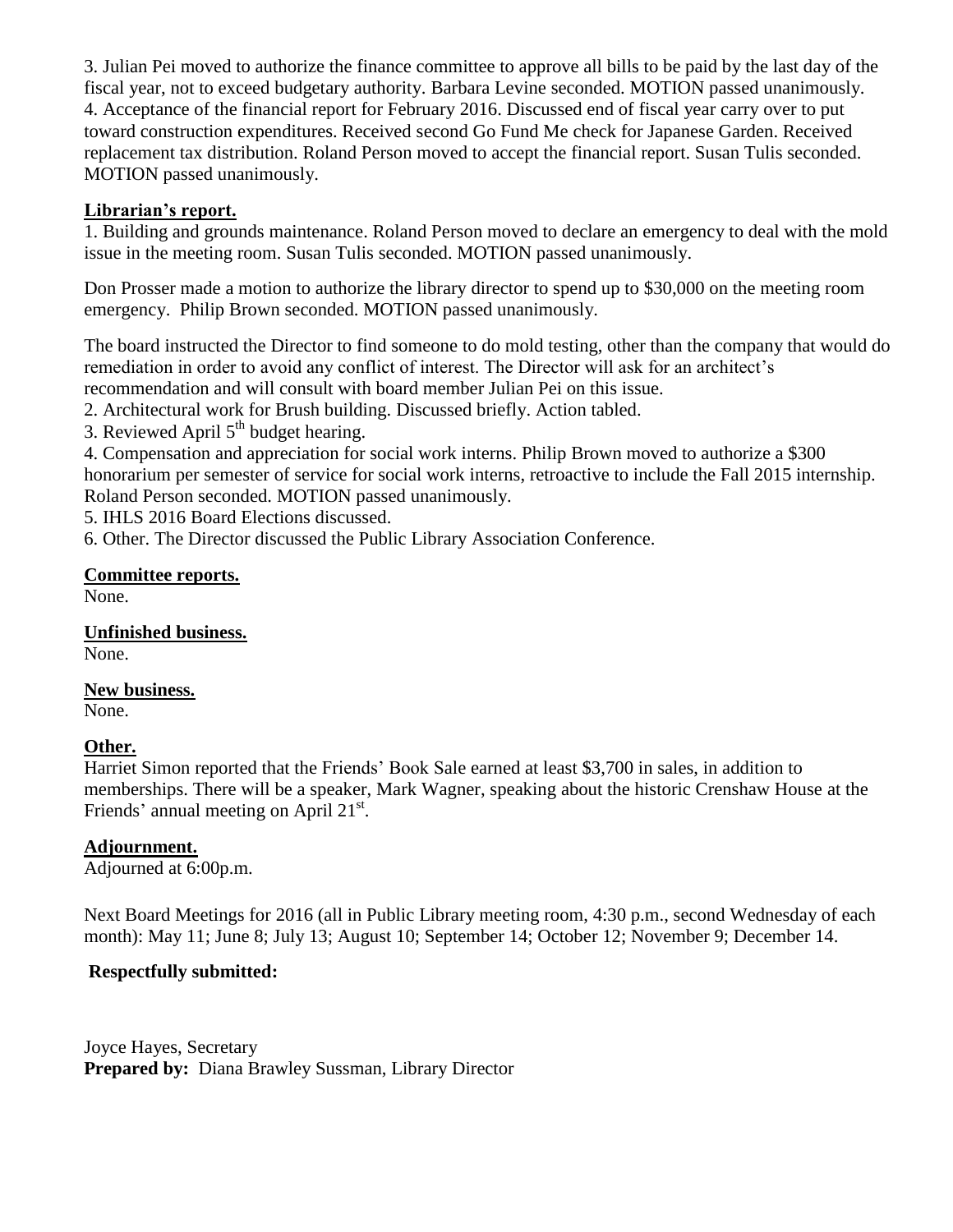Wednesday, May 11, 2016 Meeting Room 4:30 p.m. 405 West Main St.

### **MINUTES**

### **Call to order.**

Called to order at 4:32 p.m.

## **Roll call.**

Introductions, audience and visitors. Visitors are asked to introduce themselves at this time and present any issues they wish to discuss. Visitors wishing to address specific agenda items will be granted two to five minutes at the discretion of the President, not to exceed a total of twenty minutes. The Library Board may cut short any comments that are irrelevant, repetitious, or disruptive. (Id. at 1425-26).

## **Present.**

Philip Brown, President Barbara Levine, Vice President Julian Pei Harriet Simon Sharifa Stewart Susan Tulis

**Absent.** Don Prosser, Treasurer (1) Joyce Hayes, Secretary (1) Roland Person (1)

The number following the Trustee's name indicates the number of absences this fiscal year.

### **Staff present.**

Diana Brawley Sussman, Library Director Gwen Hall Grosshenrich, Finance Manager

**Visitors present.**

None.

**President's report.** None.

### **Secretary's report.**

1.Approval of the April 13, 2016 minutes. Susan Tulis moved to approve. Harriet Simon seconded. One revision: add the name of the person who seconded the motion on social work intern honorarium. MOTION passed unanimously.

### **Correspondence and communications.**

1. The Director asked for the Board's opinion on whether to donate \$100 to the Harvey Welch scholarship. Julian Pei moved to donate \$100 to to the Harvey Welch scholarship. Sharifa Stewart seconded. 4 Ayes (Pei, Simon, Stewart, Tulis). 2 Nays (Brown, Levine). MOTION passed.

2. The Library Director has been selected by Centerstone to receive a Community Champion award.